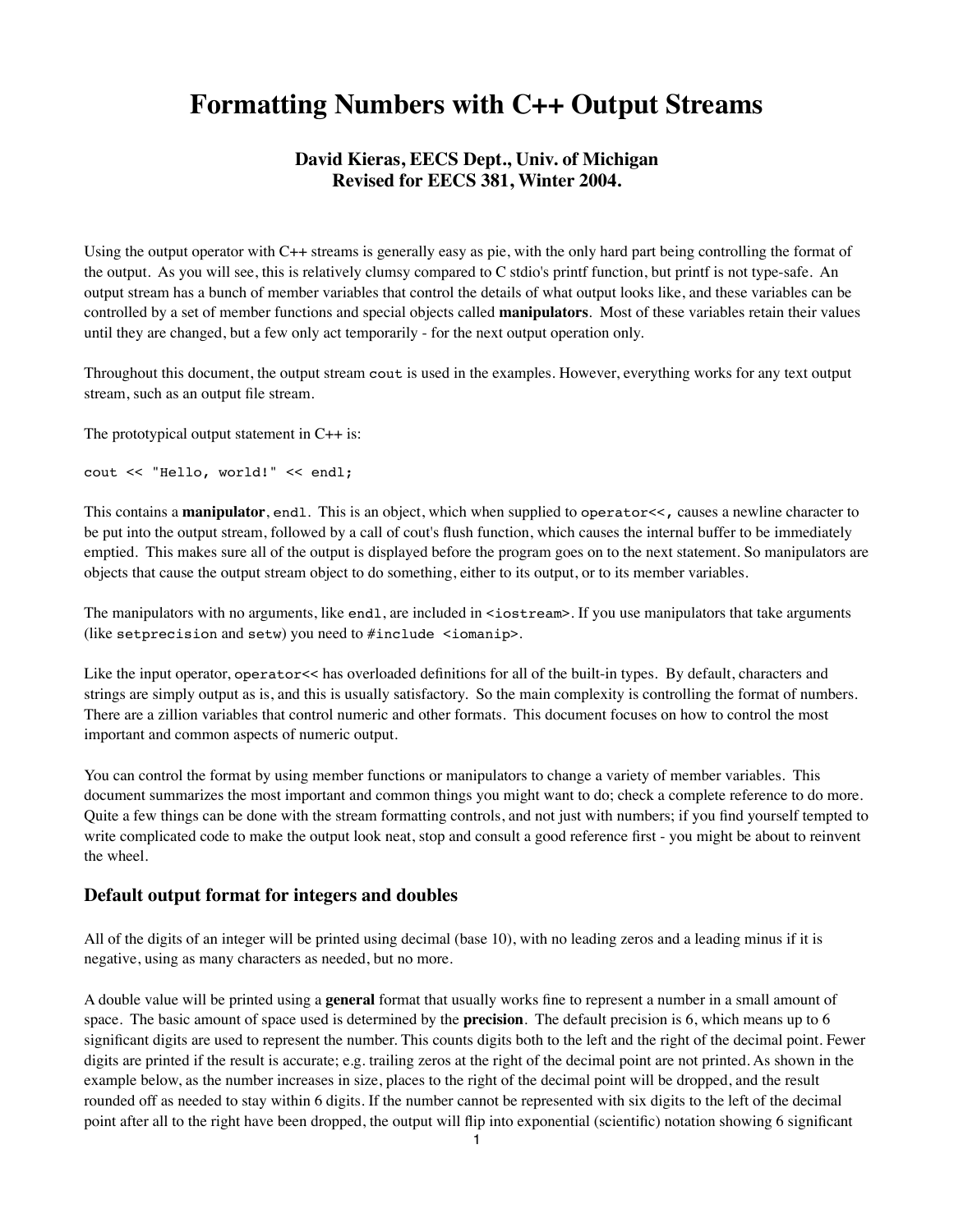digits and the exponent of 10. You can increase or decrease the precision, and this will change the number of significant digits shown in the output.

The problem with the general format is that if you want to make numbers line up in neat columns, as in a table of data, the general format works very poorly because the total number of characters, and the number of digits to the right of the decimal point, will vary depending on the size of the number. The rest of this handout descri bes the basic techniques for controlling the format to produce neat-looking output.

#### **Saving and restoring stream settings**

First, if you are going to change the format settings of the stream, you normally will want to restore them to what they were before you changed them, so that different parts of your program will not interfere with each other. You can get the current settings (called "flags") from the output stream with a member function named flags. The settings can be stored in a type of object called a fmtflags object, defined in a class called ios, which is included with <iostream>. You can declare one of these objects, but you have to declare it using the scope resolution operator. To make a long story short, the following statement will save certain aspects of the format state in the variable old\_settings:

```
ios::fmtflags old_settings = cout.flags();
```
Ugly! Then, after doing the output using the new setting, you can restore the old setting by calling the same function with the old settings as an argument:

```
cout.flags(old_settings);
```
Other settings can be obtained and restored with member functions. For example,

```
int old precision = cout.precision();
```
will save the current precision specification. Then

```
cout.precision(old_precision);
```
will restore the precision to the original value.

# **Controlling minimum field width**

You can control the minimum number of characters used to print the number by specifying the field width. Leading blanks will be included to fill up the field, but if the number doesn't fit, the extra digits will be printed regardless of the field width. The field width also affects output of strings.

**Important:** Field width changes are only temporary; they affect only the next relevant output. Changing the width affects only the immediately following output of a number, whereupon the width setting automatically reverts to the standard behavior of "as many characters as needed" (specified by a field width of zero).

For example: cout << "\*" << setw(4) << 12 << "\*" << endl; // manipulator will produce: \* 12\* There are two spaces between the '\*' and the '1' for a total of 4 characters between the '\*'s.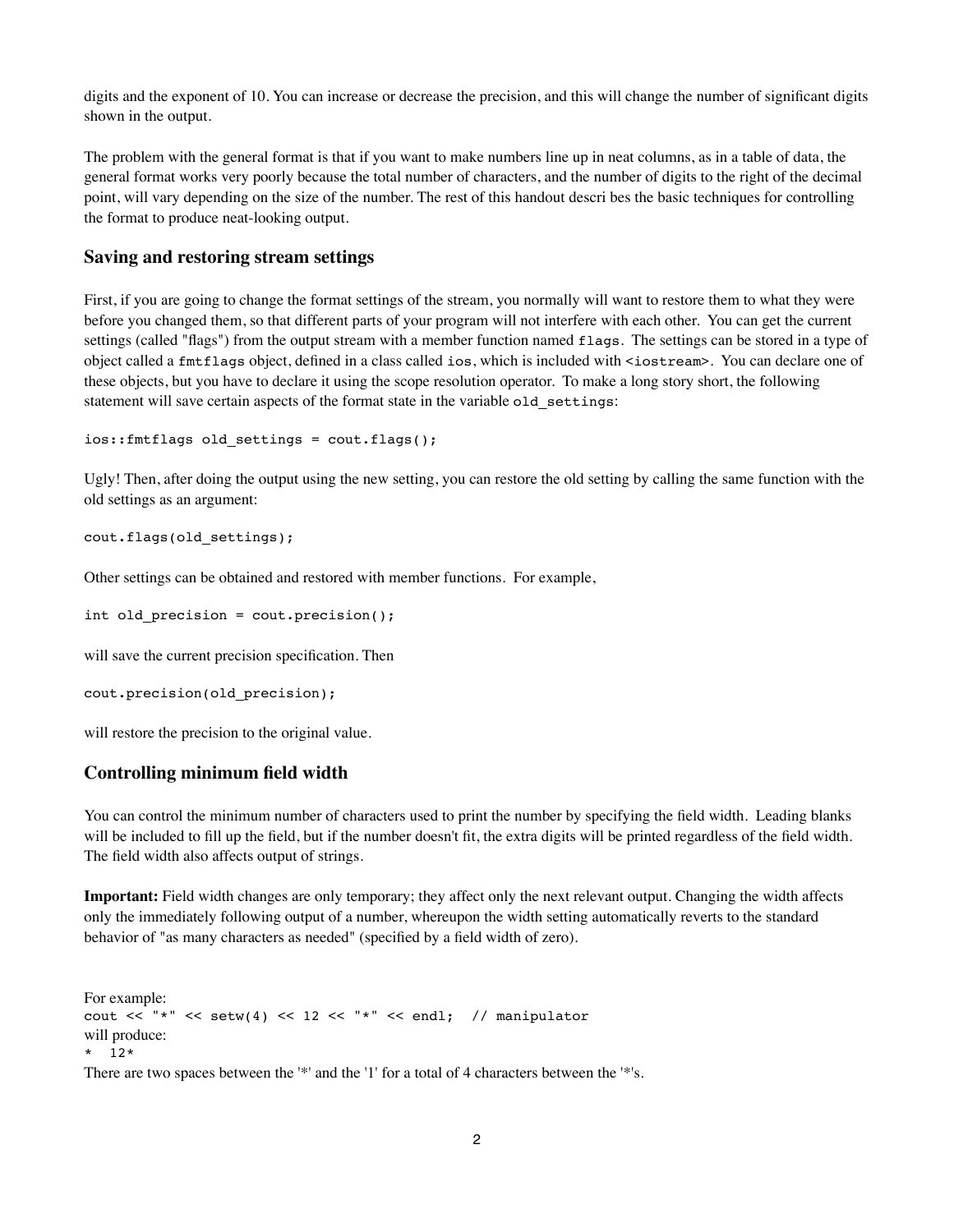We can do the same thing with a member function, but we have to call the member function right before the relevant item is output. If we called it before outputting the first "\*", the new width would control the output of the "\*", and then would reset, and so not affect the output of the number.

So the following does the same thing as the previous example:

```
cout << "*";
cout.width(4); // member function
cout << 12 << "*" << endl:
```
## **Precision and the general floating-point format**

You can change the maximum number of significant digits used to express a floating point number by using the precision member function or manipulator. For example,

```
cout.precision(4); // member function
cout << 1234.56789 << " " << 245.678 << " " << 12345.0 << endl;
```
or

```
cout << setprecision(4) // manipulator
  << 1234.56789 << " " << 245.678 << " " << 12345.0 << end:
```
will produce:

1235 245.7 1.234e+04

Notice that when places to the right of the decimal point are dropped, the result is rounded off. If the number is too large to be represented in normal notation in that precision, as in the last value, the precision specification is ignored and the value is output in a more general form. The precision stays changed until you change it again.

Setting the precision to zero with:

```
cout.precision(0);
or 
cout << setprecision(0);
```
restores the 6-digit default.

#### **Precision and the fixed floating-point format**

For neat output of doubles, the **fixed** format is most useful. (You can also select a scientific notation format.) In fixed format, the precision specifies the number of digits to the right of the decimal point, and a precision of zero means zero places to the right of the decimal point (i.e. round to the nearest unit).

Using fixed format together with setting the minimum field width allows one to arrange numbers that take up a uniform number of characters, providing that they all fit in the minimum field width.

Using a member function to set fixed floating-point format is incredibly ugly. The setf member function is used to set a certain bit in the format flags, using constants defined in ios: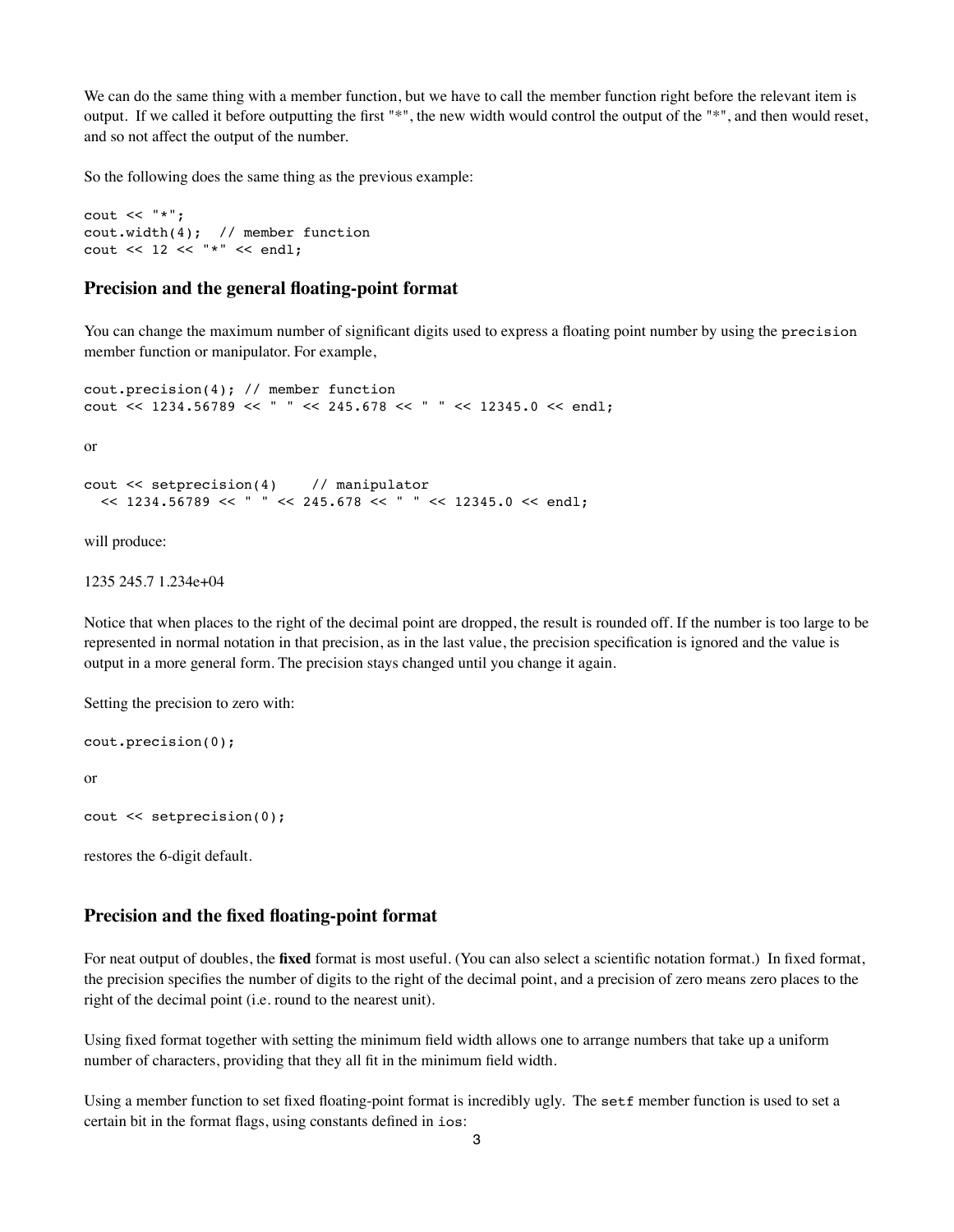```
cout.setf(ios::fixed, ios::floatfield);
```
Fortunately, you can select the fixed format with a simple manipulator:

cout << fixed;

You can reset the floating-point format flags to the default with

```
cout.setf(0, ios::floatfield);
```
## but usually you will want to restore the previous settings. **An Example of Controlling Numerical Output Format**

In the following examples, we compute the valaue of pi raised to various negative and positive powers, and output the exponent and the result. The example shows the effects of setting precision, then what we get when we set the fixed format and then use different precisions and output widths. By using a big enough field width to cover the range of values with a fixed format, we can get a neat tabular output result. The example saves and restores the default settings as an example. Each batch of output has been pasted into the code as a comment with some discussion to make the example easier to follow. This code has also been posted in the examples section of the course web site.

```
#include <iostream>
#include <iomanip> // needed to use manipulators with parameters (precision, width)
#include <cmath> // needed for pow function
using namespace std;
int main ()
{
      const int beginvalues = -10;
      const int endvalues = 16;
      const int nvalues = endvalues - beginvalues;
      int ipow[nvalues];
      double ary[nvalues]; // an array for demo values
      int ipowindex = 0;
       // fill array with interesting range of values
      for (int i = beginvalues; i < endvalues; i++) {
             ipow[powindex] = i;ary[ipowindex] = pow(3.14159265, i);! ! ipowindex++;
\}// output index and array[index] using default settings
       cout << "Output using default settings" << endl;
       for (int i = 0; i < nvalues; i++)\text{cut} \ll \text{ipow}[i] \ll ' ' \ll \text{ary}[i] \ll \text{end};
/* 
Output using default settings
-10 1.06783e-05
-9 3.35468e-05
-8 0.00010539
-7 0.000331094
-6 0.00104016
-5 0.00326776
-4 0.010266
```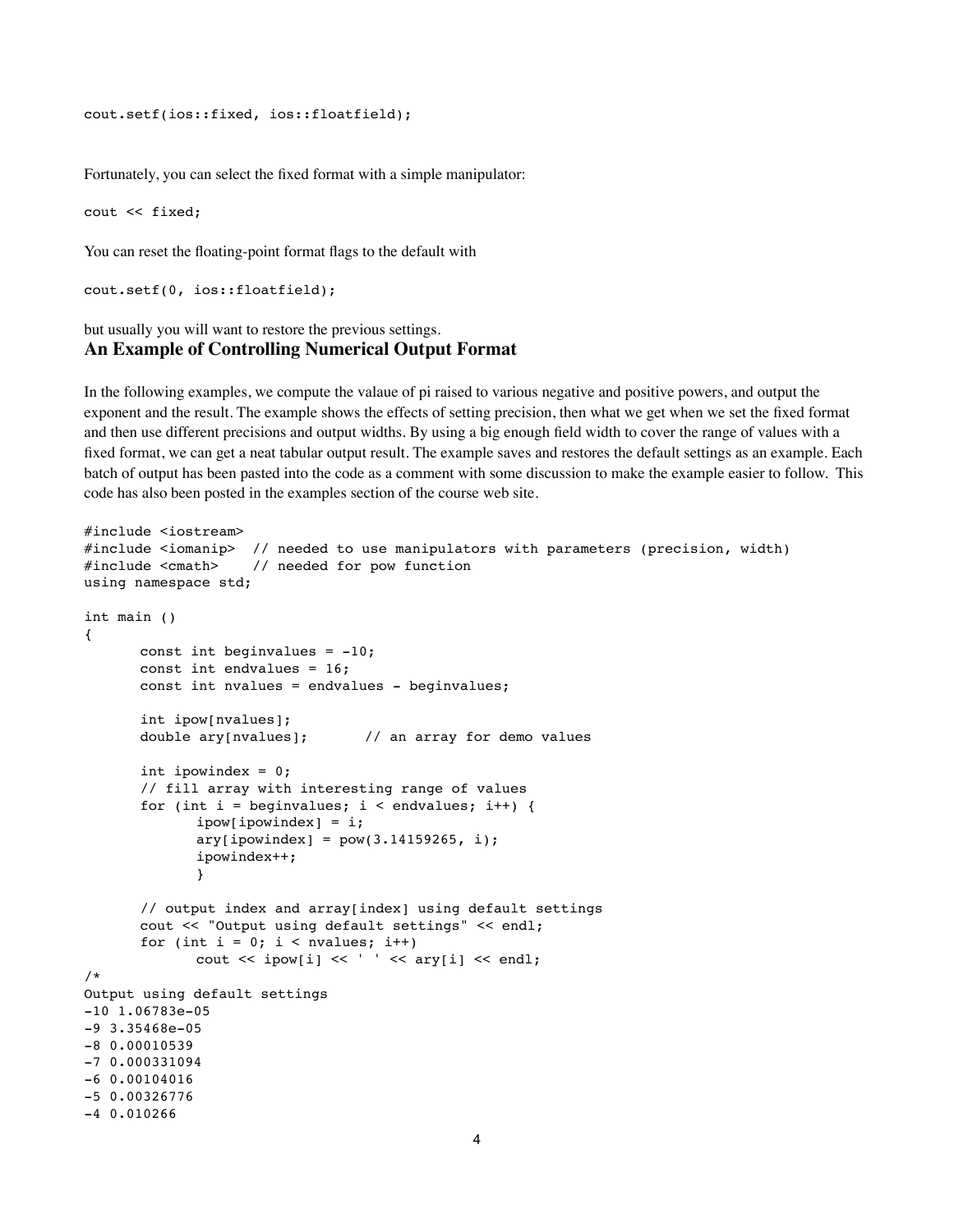```
-3 0.0322515
-2 0.101321
-1 0.31831
0 1
1 3.14159
2 9.8696
3 31.0063
4 97.4091
5 306.02
6 961.389
7 3020.29
8 9488.53
9 29809.1
10 93648
11 294204
12 924269
13 2.90368e+06
14 9.12217e+06
15 2.86581e+07
```
Each output double value has either six significant digits or fewer if the value can be expressed just as accurately. For example, for ipow = 0, the value of one shows with no decimal places and not even a decimal point. These are not printed in the default format unless there are non-zero places printed to the right of the decimal point. See also ipow = 10 through 12, where the decimal places have all been rounded off. At  $i = 13$  and beyond, 6 digits are not enough, so the output flips into scientific notation, still showing six significant digits, but with an exponent of ten. A different rule, not so easy to state, governs when small values flip into scientific notation.  $\star/$ 

```
// save the current settings
ios::fmtflags old_settings = cout.flags(); //save previous format flags
int old precision = cout.precision(); \frac{1}{2} save previous precision setting
```
// don't need to save width setting, because it automatically resets to default value // after each numeric output item.

// just change the precision cout << setprecision(8); cout << "\nOutput using integers with default output" << endl; cout << "doubles in general format, precision 8" << endl; for (int  $i = 0$ ;  $i <$  nvalues;  $i++$ )  $\text{cout} \ll \text{ipow}[i] \ll ' ' \ll \text{ary}[i] \ll \text{end}$ ;

#### /\*

```
Output using integers with default output
doubles in general format, precision 8
-10 1.0678279e-05
-9 3.3546804e-05
-8 0.00010539039
-7 0.00033109368
-6 0.0010401615
-5 0.0032677637
-4 0.010265982
-3 0.032251535
-2 0.10132118
-1 0.31830989
0 1
1 3.1415927
2 9.8696044
3 31.006277
```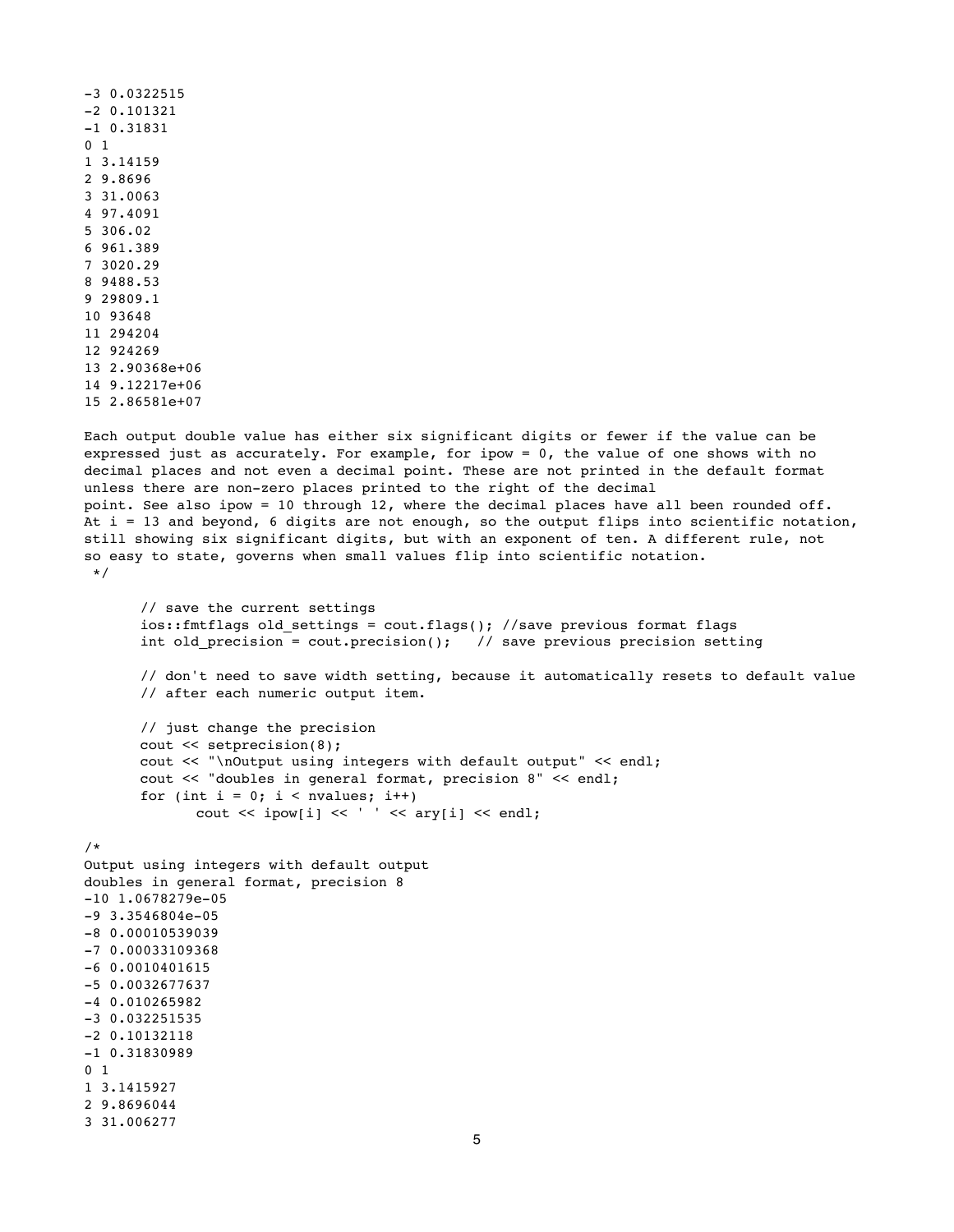```
4 97.409091
5 306.01968
6 961.38919
7 3020.2932
8 9488.5309
9 29809.099
10 93648.046
11 294204.01
12 924269.17
13 2903677.2
14 9122171
15 28658145
Here up to 8 significant digits are printed, which is enough to avoid the scientific notation
at ipow = 15. The result is still a mess because the values take up different numbers of 
spaces.
*/
       // change output format settings with member functions
      cout.setf(ios::fixed, ios::floatfield); // set fixed floating format
      cout.precision(2); // for fixed format, two decimal places
      // cout << fixed << setprecision(2); // same effects, but using manipulators
      cout << "\nOutput using integers with width 2," << endl;
      cout << "doubles in fixed format, precision 2, width 8" << endl;
       for (int i = 0; i < nvalues; i^{++})
             \text{cut} \ll \text{setw}(2) \ll \text{ipow}[i] \ll ' ' \ll \text{setw}(8) \ll \text{ary}[i] \ll \text{end}/*
Output using integers with width 2,
doubles in fixed format, precision 2, width 8
-10 0.00
-9 0.00
-8 0.00
-7 0.00
-6 0.00
-5 0.00
-4 0.01
-3 0.03
-2 0.10
-1 0.32
  0 1.00
  1 3.14
  2 9.87
  3 31.01
  4 97.41
  5 306.02
  6 961.39
  7 3020.29
  8 9488.53
  9 29809.10
10 93648.05
11 294204.01
12 924269.17
13 2903677.23
14 9122171.04
15 28658145.48
```
All the double values show two places to the right of the decimal point, with the results rounded to hundredths (possibly to zero). This output would be quite neat except for two problems: (1) Since the minus sign counts in the width of the integers, the -10 value won't fit into two spaces, and this messes up the first line. (2) Starting at ipow = 11, the output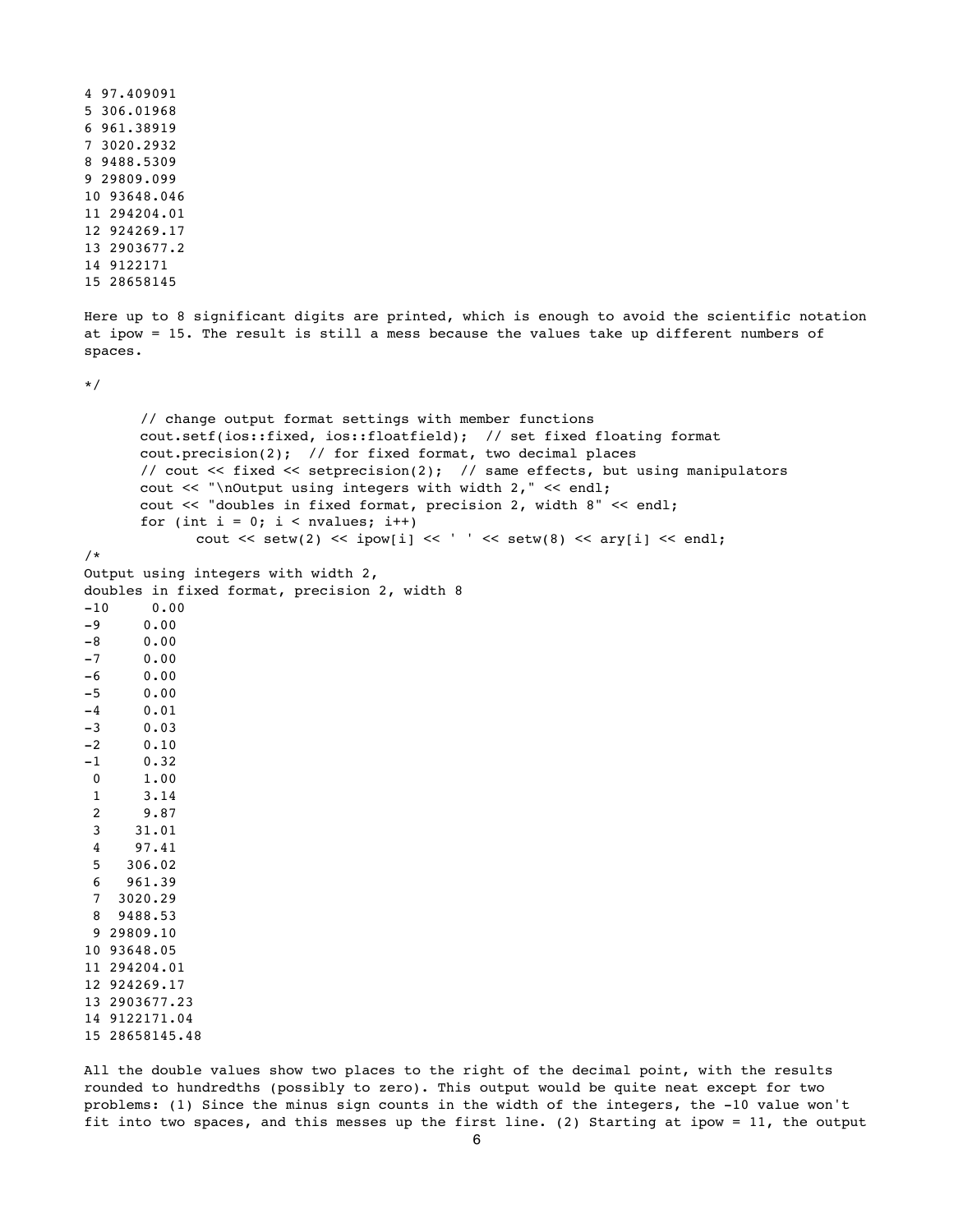is messed up because the results will not fit into the total space of 8 characters (the decimal point counts as one space). Note that setting fixed format prevents the flipping into scientific notation, and forces the value of exactly one to show with a decimal point and the specified number of places to the right of the decimal point. \*/

```
cout << "\nOutput using integers with width 3 integers, " << endl;
cout << "doubles in fixed format, precision 0, width 5" << endl;
// can use manipulators to change precision and others inside an output statement
// in fixed format, precision of zero means no decimal places
for (int i = 0; i < nvalues; i++)cout << setw(3) << ipow[i] << ' ' << setprecision(0) << setw(5) << ary[i] << endl;
```
/\* Output using integers with width 3 integers, doubles in fixed format, precision 0, width 5  $-10$  0  $-9$  0  $-8$  0  $-7$  0  $-6$  0  $-5$  0  $-4$  0  $-3$  0  $-2$  0  $-1$  0 0 1 1 3 2 10 3 31 4 97 5 306 6 961 7 3020 8 9489 9 29809 10 93648 11 294204 12 924269 13 2903677 14 9122171 15 28658145 This gives room for the negative integer values, and so it produces a neat output until ipow = 11, whereupon the output takes additional digits just as in the previous example. Because the fixed precision is zero, everything is rounded to the nearest integer value, and thus neither a decimal point nor places to the right of the decimal point appear. For values less the one, of course, the result rounds off to zero. \*/

```
cout << "\nOutput using integers with width 3 integers, " << endl;
       cout << "doubles in fixed format, precision 8, width 18" << endl;
       cout << setprecision(8);
       for (int i = 0; i < nvalues; i++)\text{cut} \ll \text{setw}(3) \ll \text{ipow}[i] \ll ' ' \ll \text{setw}(18) \ll \text{ary}[i] \ll \text{end};
Output using integers with width 3 integers, 
doubles in fixed format, precision 8, width 18
```
-10 0.00001068 -9 0.00003355

/\*